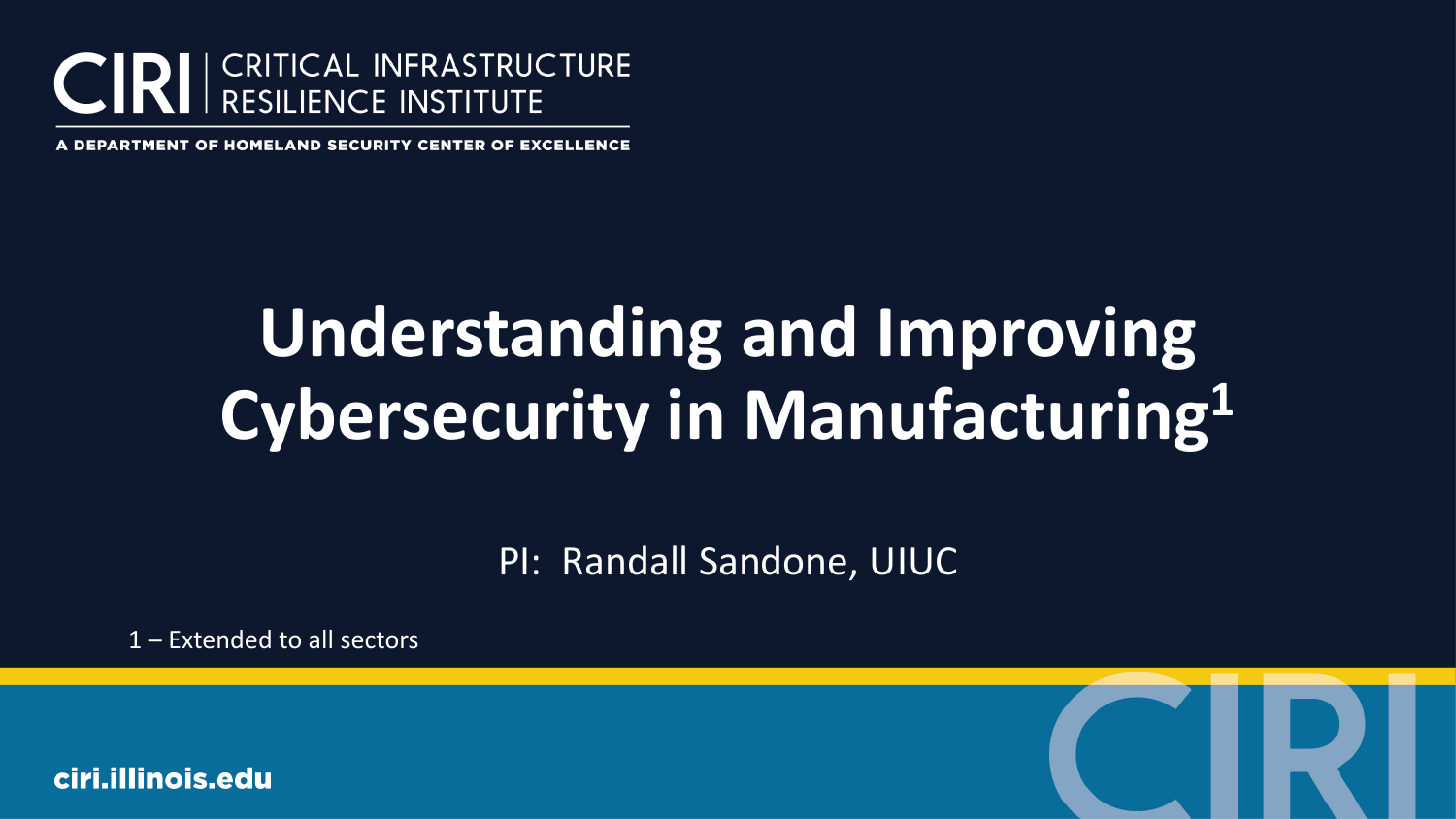



## Project Overview

- Leveraging prior funding from DoD, develop, test, and *sustainably*  transition to market a cloud-based SaaS application that:
	- Operationalizes the NIST CSF, Manufacturing Profile, and DoD CMMC
	- Supports SMEs, prime contractors, and entire supply chains
	- Delivers all references, best practices guidance, assessment tools, and POA&M
	- Supports embedded training
	- Complements other DHS tools, i.e., CSET & CDM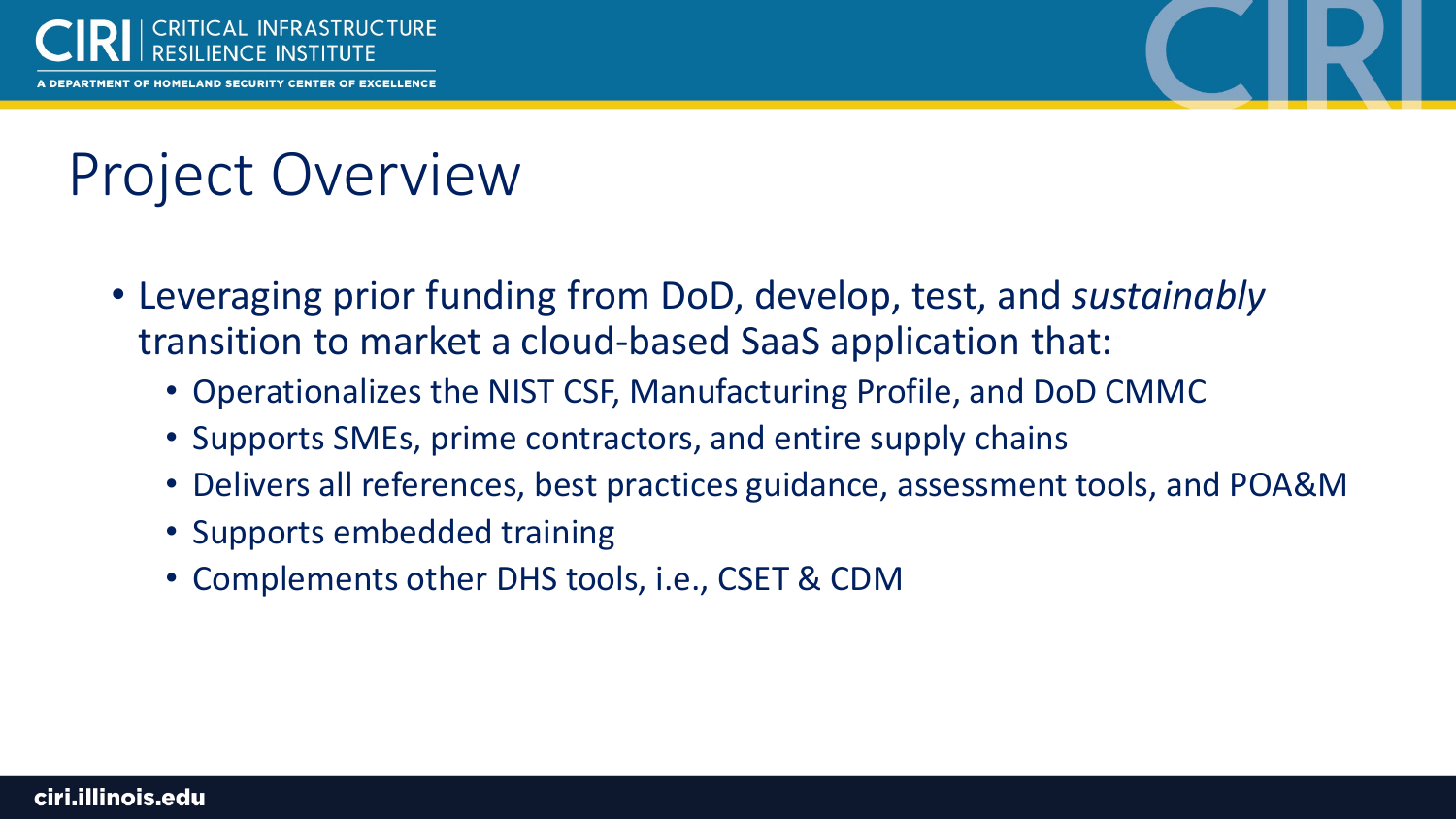



## Approach

- Capability Gap Addressed: ability of organizations (govt. & commercial) and entire supply chains to quickly and affordably achieve compliance with cybersecurity standards and best practices
	- Gather and prioritize needs of end users
	- Engage with end-user groups to identify & prioritize industry needs
	- Identify and map NIST and DoD standards and best practices
	- Develop, test, and deploy accessible, affordable, easy-to-use SaaS application
	- Pilot test with end users
	- Execute technology transition plan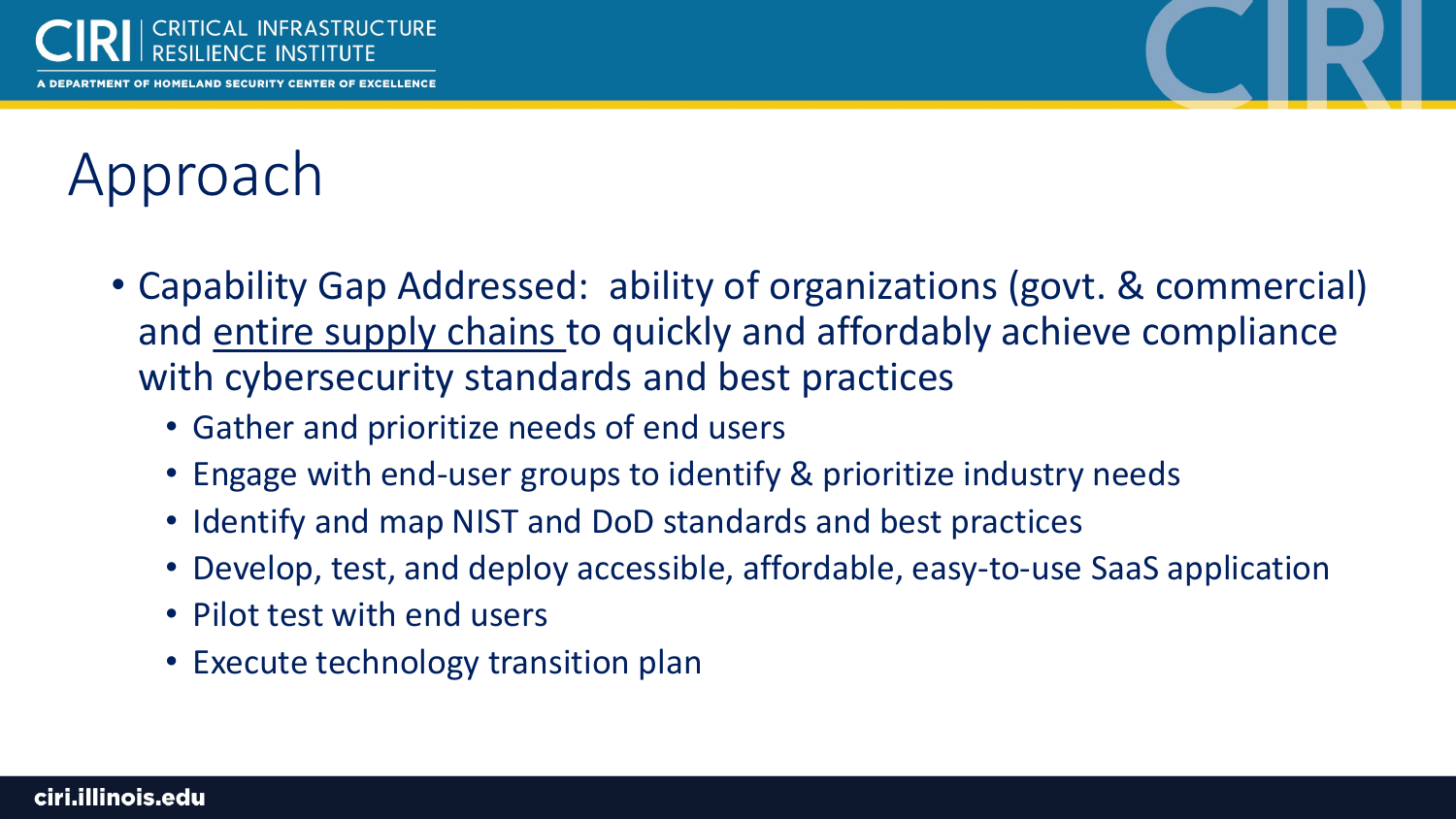

**IENT OF HOMELAND SECURITY CENTER OF EXCELLENCE** 



### Testing, Evaluation, and Validation

### • Software

- All features, enhancements, and bug fixes are developed in separate branches
- Every branch must pass a code quality check that includes conformity to development guidelines and software best practices
- Every branch is tested by a minimum of two reviewers for functionality and usability
- Multiple branches are tested in a staging environment before deployment
- All code changes are tracked in an issue tracking system
- An automated deployment system is used to create the testing environments and deploy the product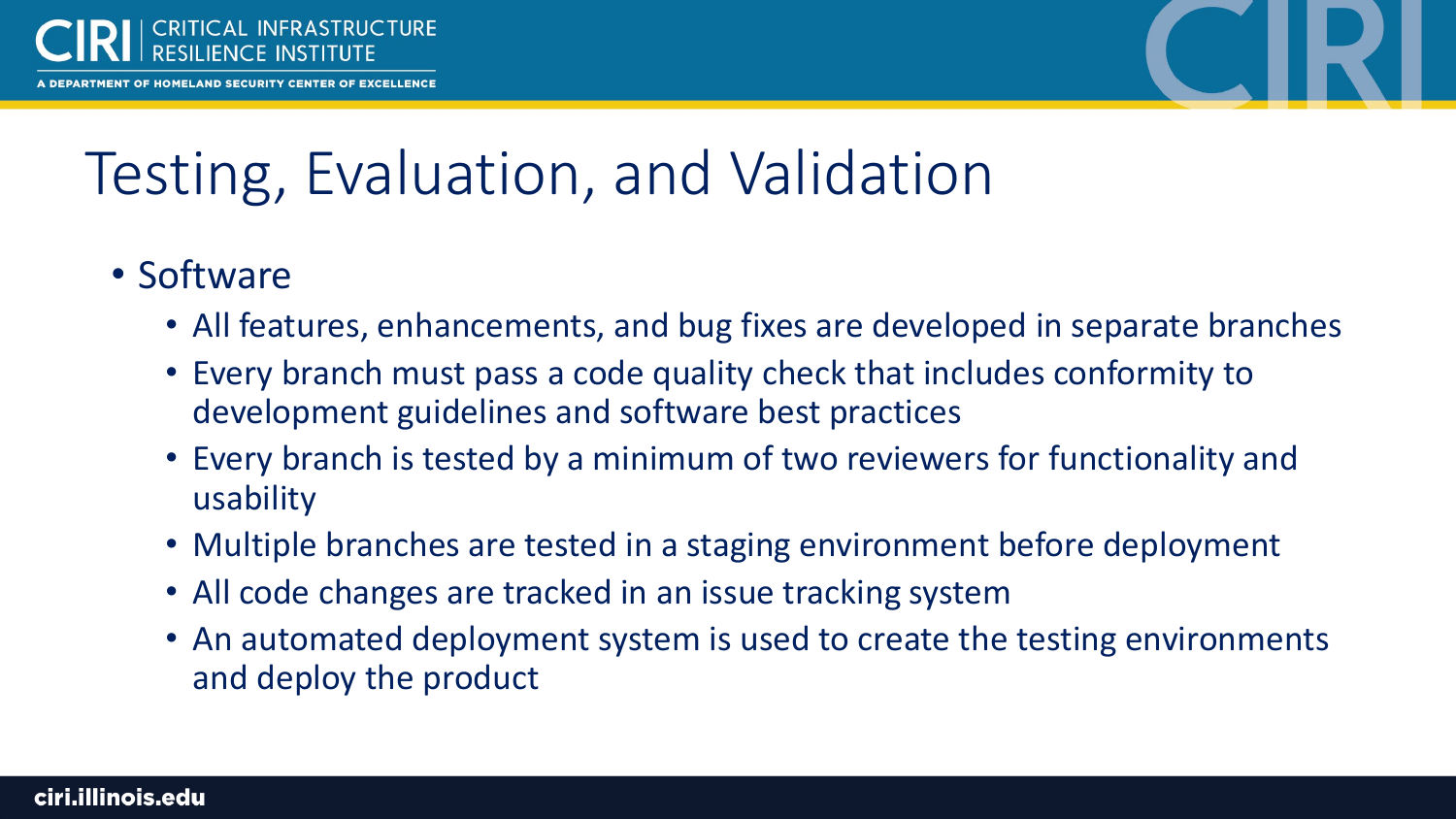

## Testing, Evaluation, and Validation (cont'd)

- Organizational/Market Need
	- Conducted one-on-one needs assessments with small and medium-sized organizations
	- Interacted with industry user groups and organizations such as MxD and NIST MEP to identify and assess organizational needs
	- Engaged IBC to conduct market and competitive analysis
	- Conducted multiple pilot projects that included surveys, user assessments, and feedback
	- Consulted with multiple cybersecurity professionals
	- Presented our approach at workshops and academic, government, and industry conferences
	- In-depth meetings with government regulatory bodies (e.g., NIST) and government offices (including CISA) responsible for reviewing and assessing contractor compliance to the standards
	- Implemented functionality that is directly linked to government-mandated cybersecurity standards and requirements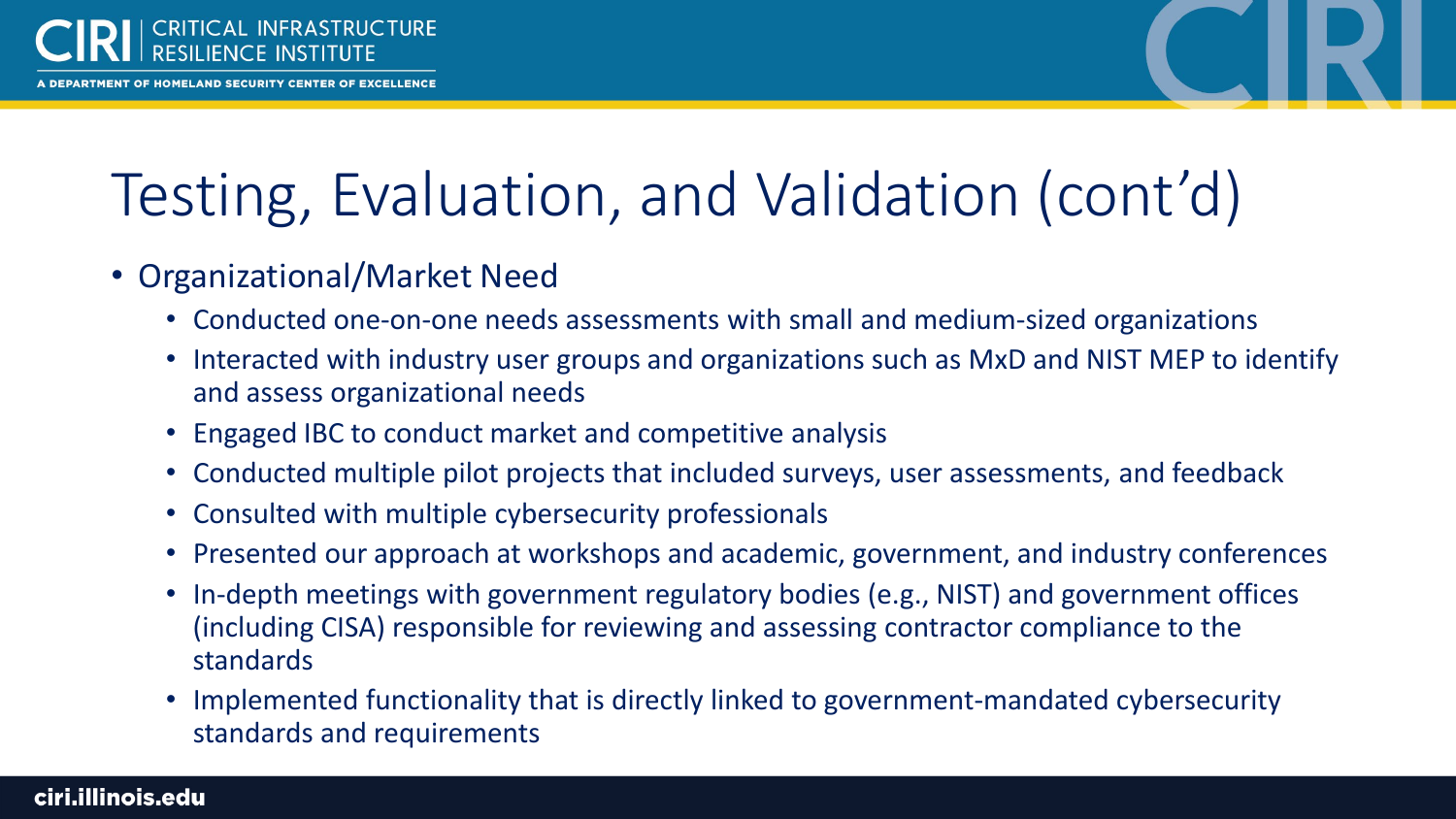



## Milestones and Accomplishments

- Achieved to Date:
	- Needs analysis *completed*
	- Core design and initial development & test *completed*
	- Manufacturing Profile integration *completed*
	- Market analysis *completed*
- Milestones Remaining:
	- Integration of embedded training in process
	- Integration of CMMC requirements in process
	- Go to market strategy in process
	- Engagement with DHS CISA, DoD and private sector in process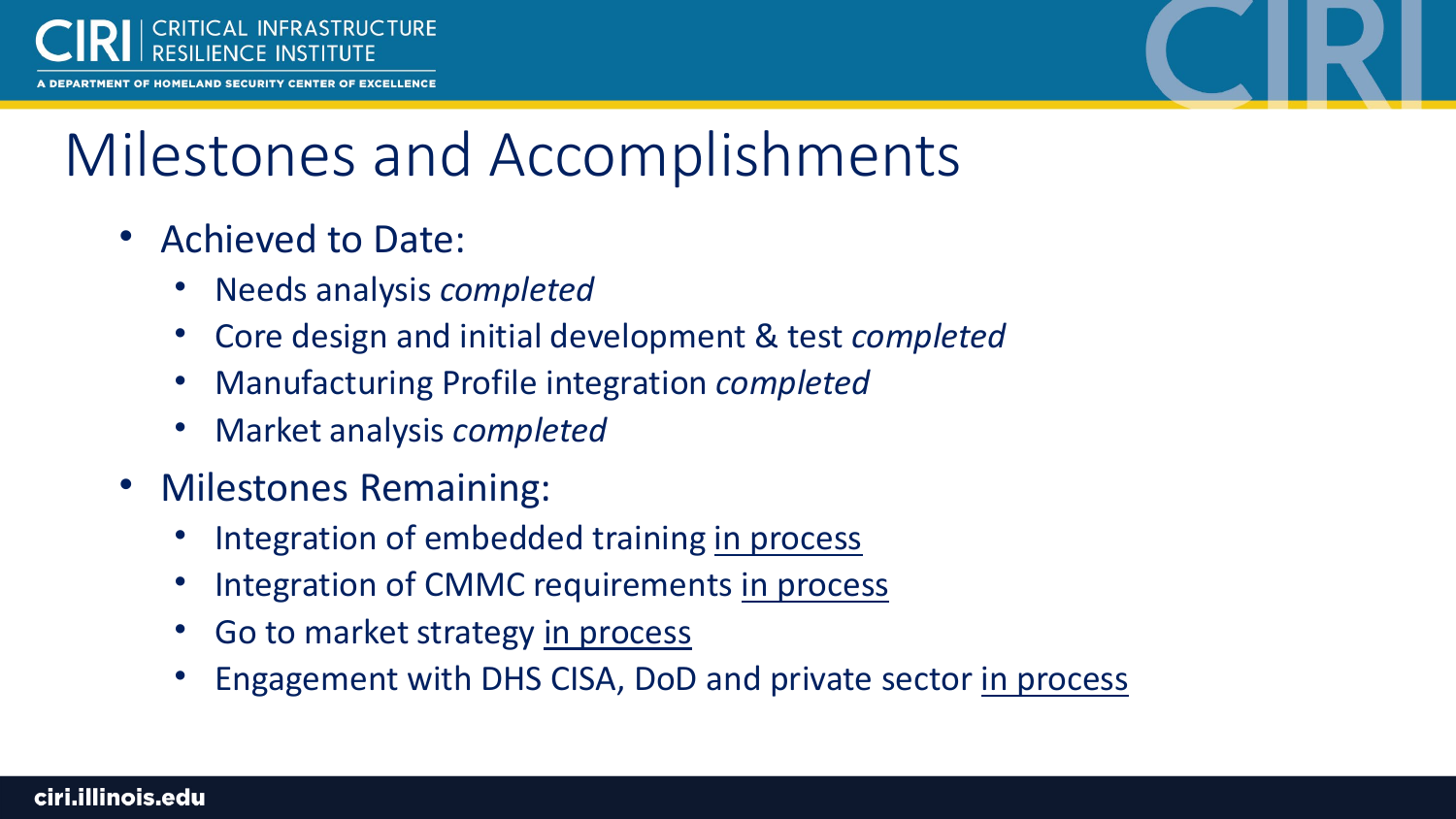

**IENT OF HOMELAND SECURITY CENTER OF EXCELLENCE** 



### Project Impact

• Will improve the security and resilience of our nation's critical infrastructure by:

> facilitating a badly-needed shift to a more balanced approach to cybersecurity and resilience – nationwide

- > Improving cyber security postures and growth in maturity
- Will address capability gap at DHS CISA in addressing oversight of .gov domain compliance with EO 13800 – NIST CSF
- Will ease DoD contractor compliance with CMMC mandates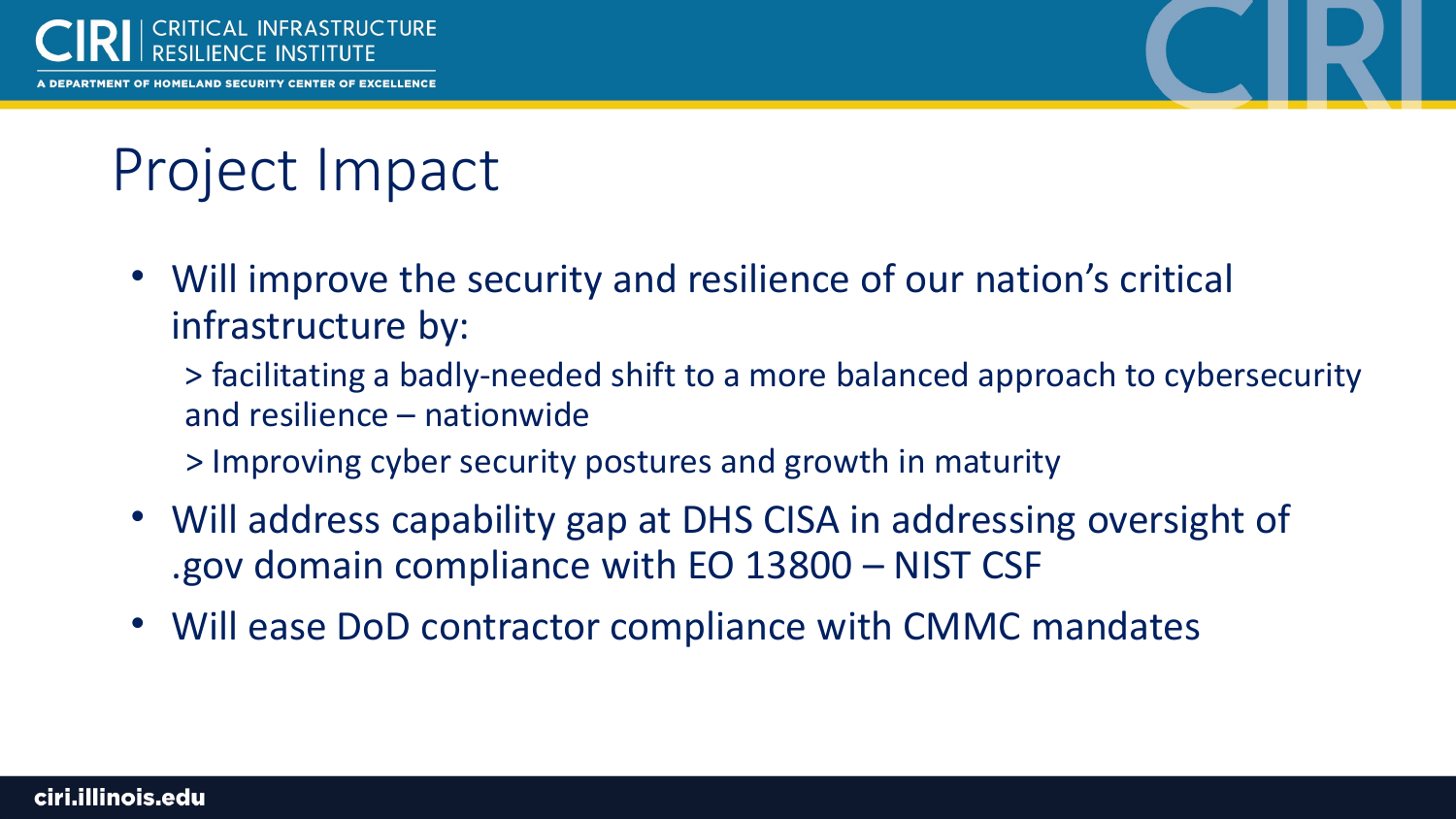

### Despite higher spending on cybersecurity, costs due to cyber attacks continue to grow exponentially



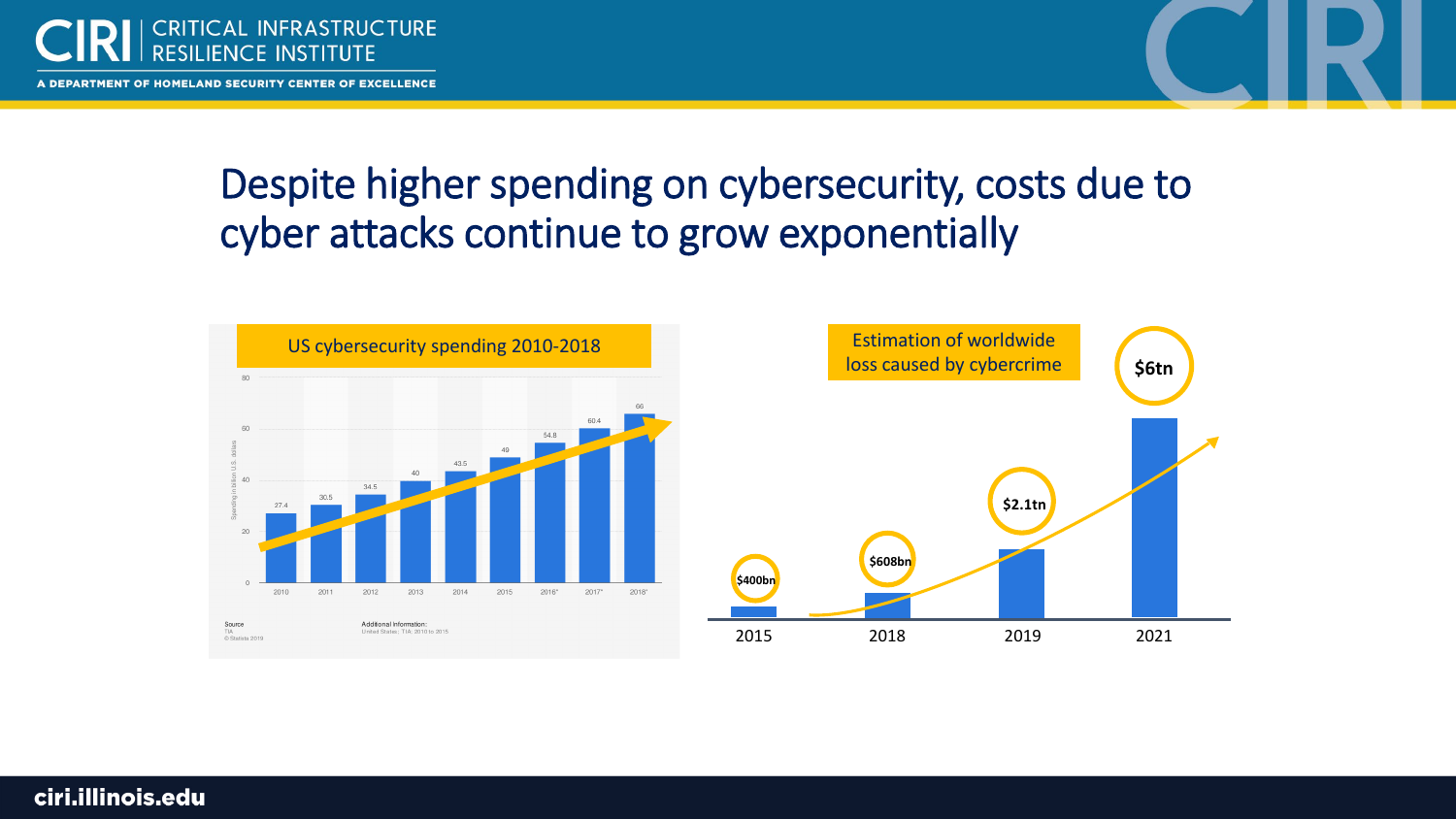

#### Where we are today:



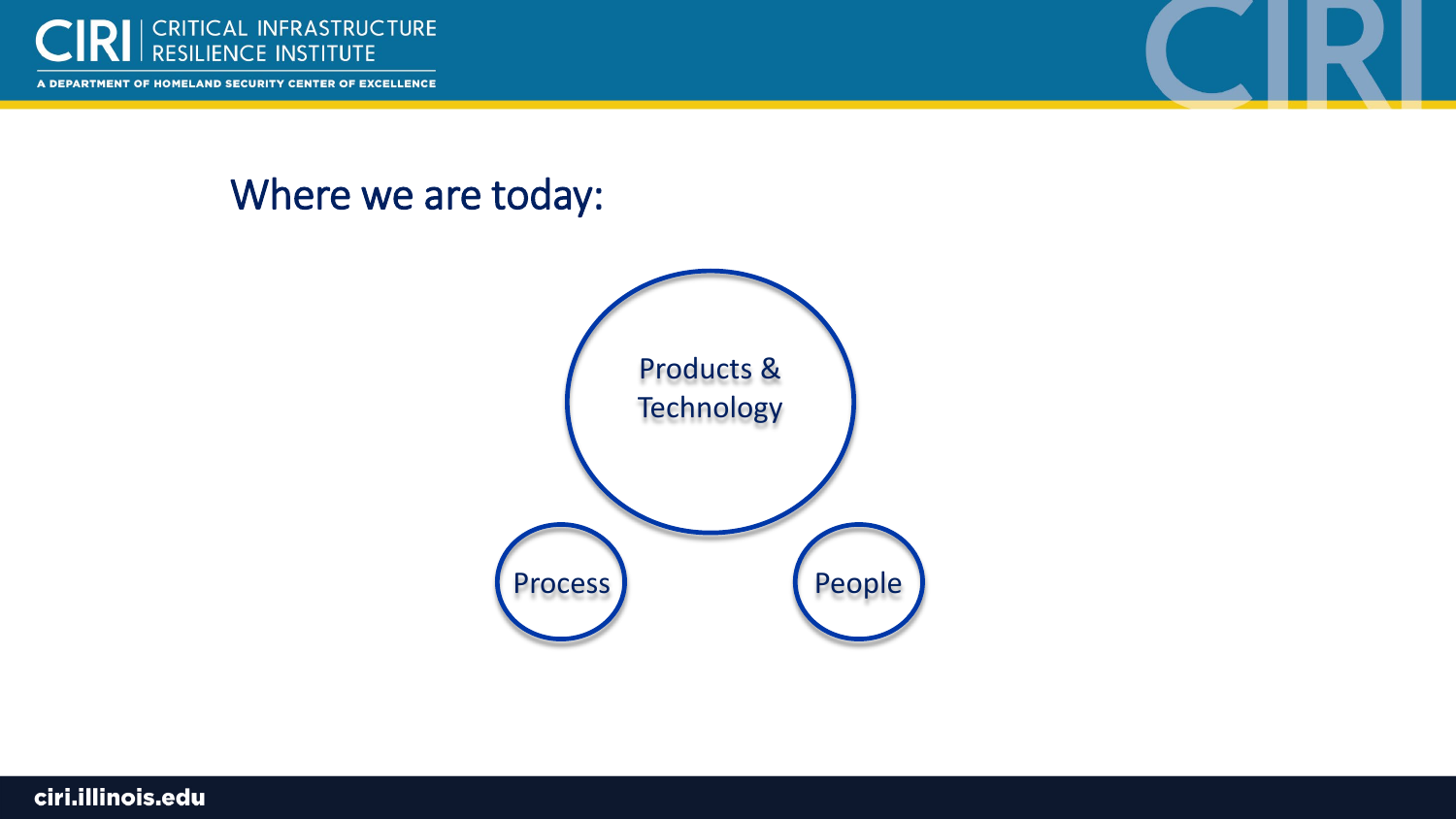

#### Where we need to be:



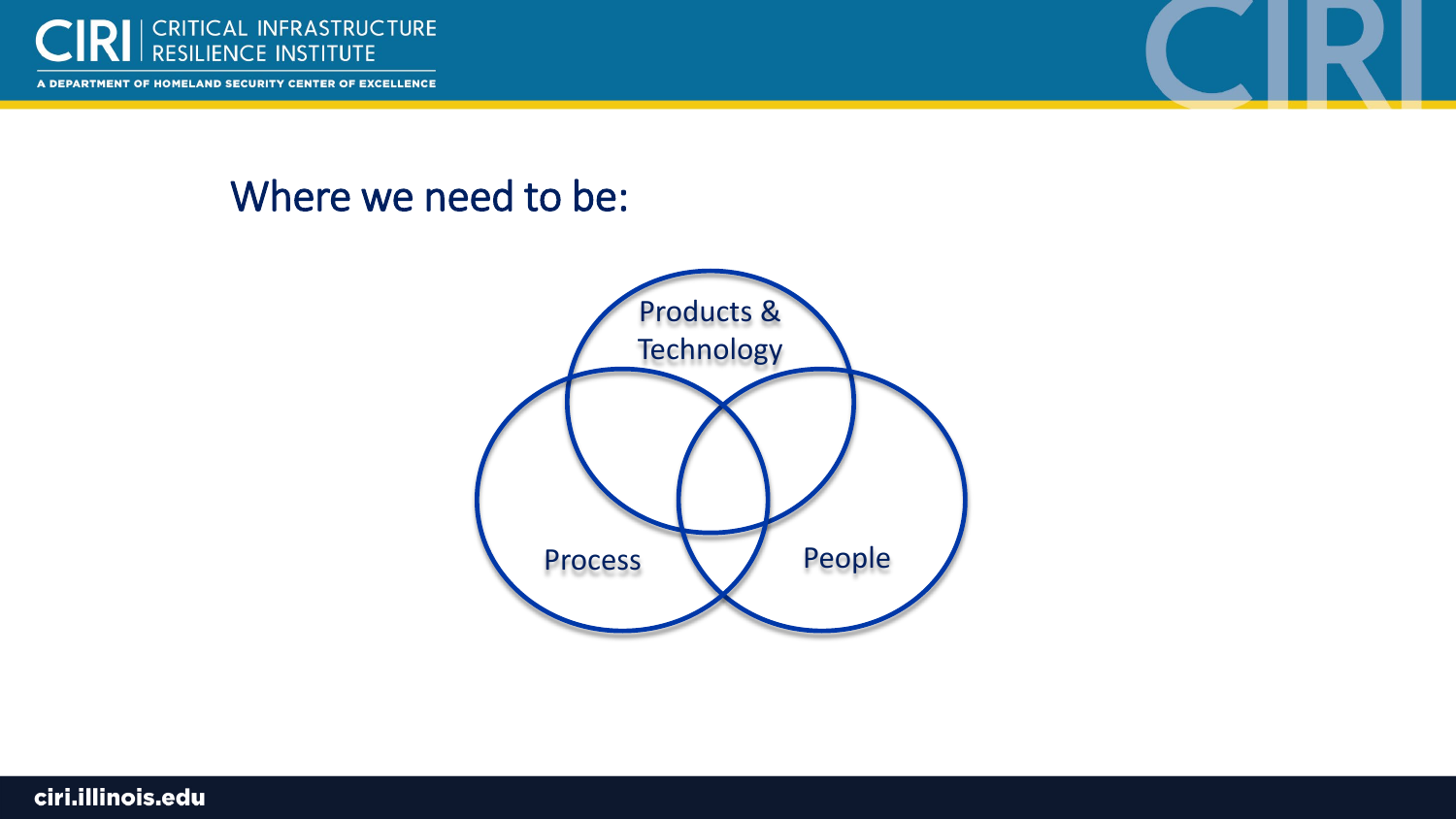



#### **Training-Augmented Dashboard**

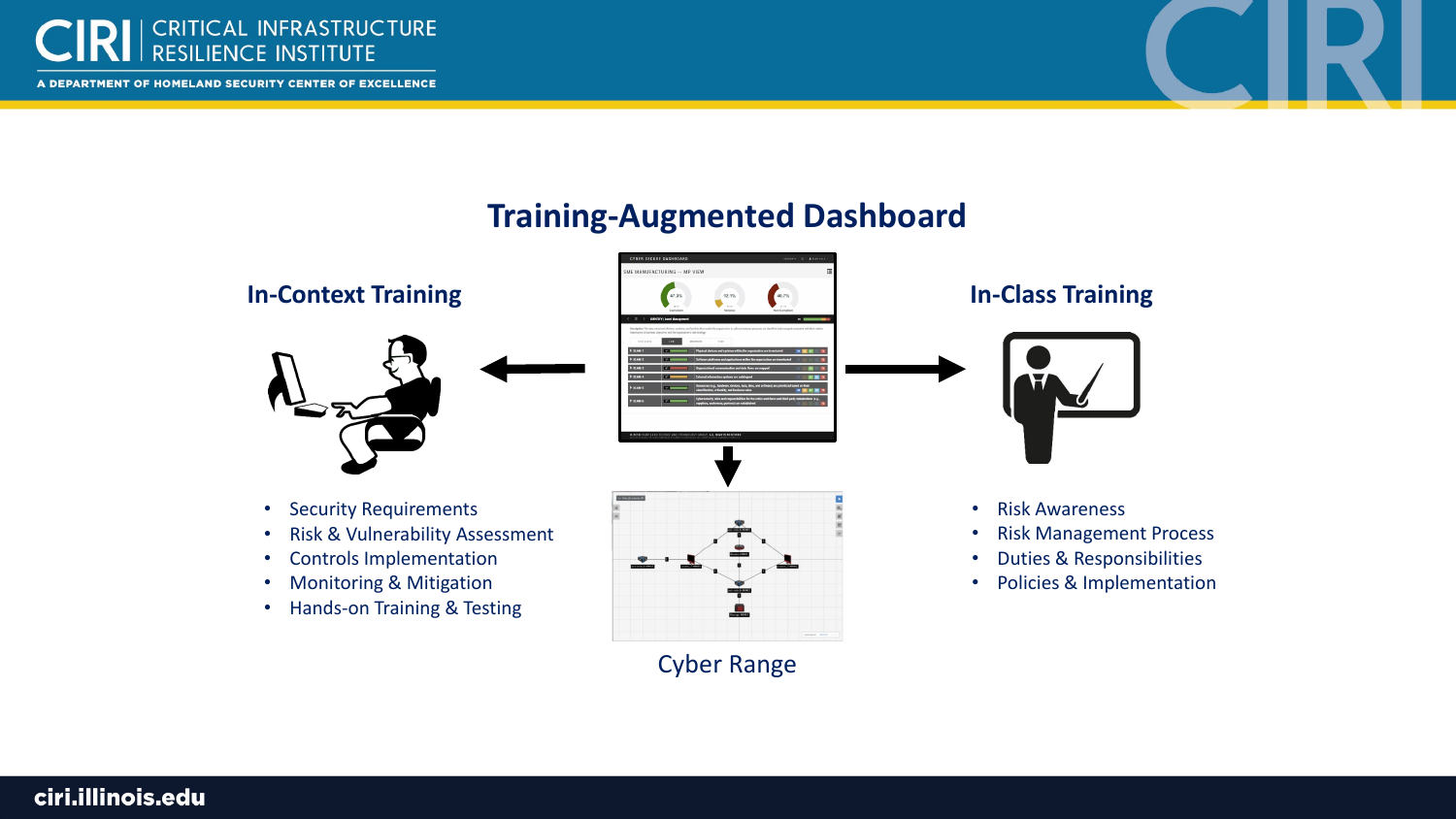



### Process Powered by People -> Maturity: